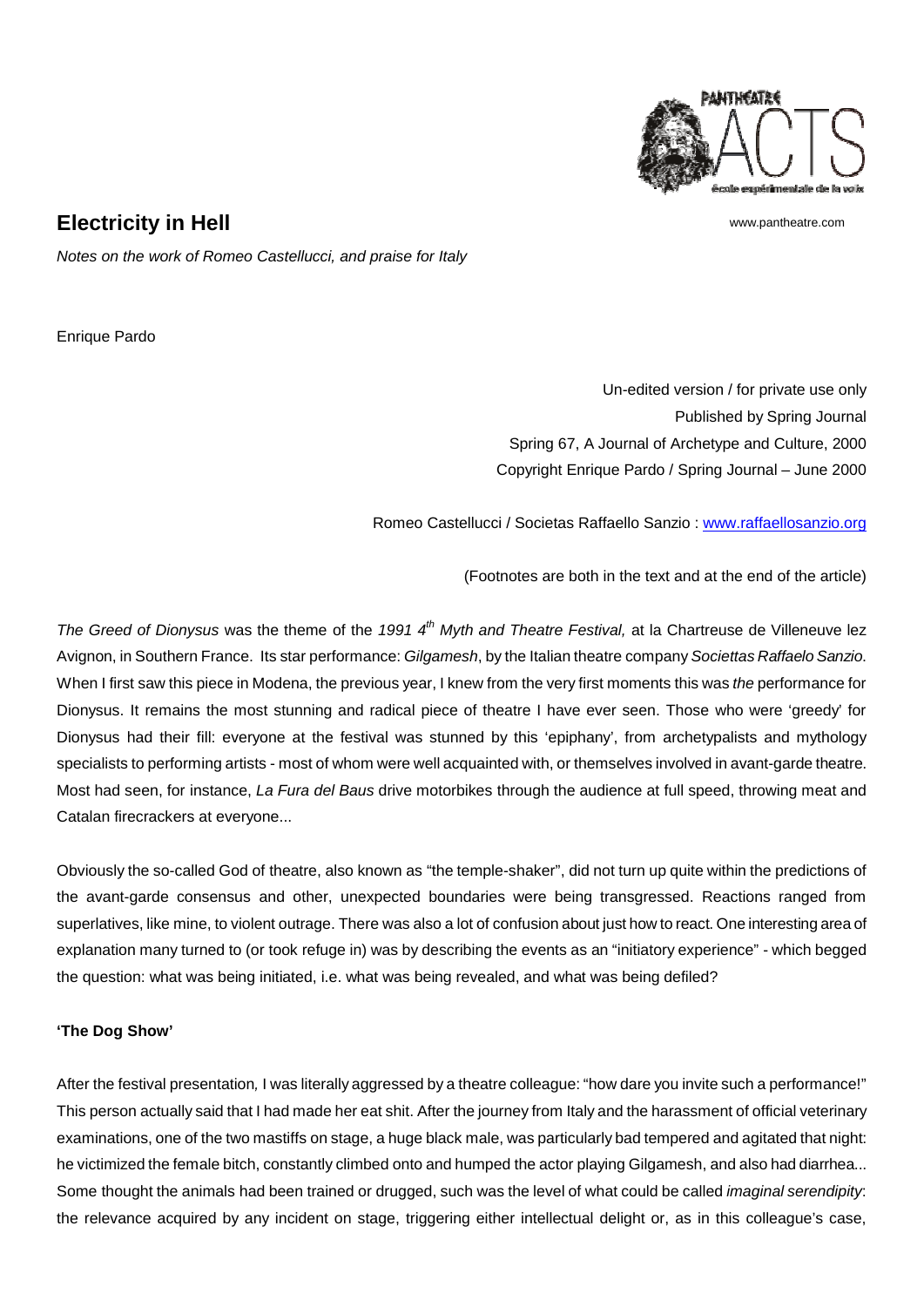paranoid defenses - as if everything had been done to provoke offence. The disparity between the dogs, for instance, the brutal dominance of the male one that particular evening, set fire to commentaries on the relationship between Gilgamesh and the Goddess Inana, and, of course, on sexual politics.

*Gilgamesh* was performed in a small room, painted Pompeian red, in the ruins of the Saint André Fort on the hill above the *La Chartreuse* precinct. The moonlit evening was actually framed as an initiatory ritual: limited to 40, the spectators were led up the hill by torch light. Men and women were separated on arrival: the men sat stage-right, the women to the left. There was no electricity - only two sets of massive gas blowers (imagine the heat and sound!). On stage: two naked young male actors (Gilgamesh and Enkidu) performed most of the rituals. Half-way through the performance, Inana was unveiled, seating at the back with mud and water falling onto her also naked body: a very fat and voluptuous woman with flowing red hair who never moved through the performance. Besides the two dogs, there was also a python in the performing area. It was an impeccably pure and powerful visual ritual with hardly any words, but disrupted by the animals. The balance between the hieratic liturgy enacting Gilgamesh's descent, and animal chaos, was in itself a masterpiece.

### **Lady Serendipity**

Before entering into speculations as to what actually was at the heart of the scandal, some thoughts on "imaginal serendipity", and "*quality of incidence*", something I consider to be at the core of imaginal poetics: it has to do with the way incidents '*incide*' - i.e. 'cut in' with pertinent commentaries and insight, the way co-*incidences* are induced, the way they stir associations and spark off semantic synchronicities, while at the same time achieving an '*incisive*' sense of personal address (the French would say "ça me regarde" - "it looks at me", therefore I feel personally concerned). Incidence is what creates sense within the craft of poetical assemblage (*poiesis, bricolage,* dramaturgical montage). Incidents also come with an implicit sense of drama: the spirit of an incident quickens the components of an event, brings them to life, and makes them unique. It keeps us (actors and audience) alert, it questions us, it reveals the present as spontaneous. It also brings in the mercurial detectives, and calls in the witnesses (accidents are a part of incidents). Pertinence (and the wit of impertinence) - how incidents *bring and make sense -* is what weaves the (mantic) matrix that makes images matter (and therefore, in my view, what makes good theatre).

Today, some ten years later, Romeo Castellucci, the director of *Societtas Raffaello Sanzio*, is the darling sensation of avant-garde theatre, the ultimate *enfant terrible*, and it is amazing to see how this charming, open and warm young man still provokes the most incredibly strong reactions. With *Genesi / From the Museum of Sleep*, the *Societtas Raffaello Sanzio* latest production, electricity has arrived in Hell; and it makes full use of it, with lighting effects, sound tracks, microphones, and a unique collection of pneumatic robots and mechanical paraphernalia. On the other hand, the setting where I saw this production was today's standard auditorium for contemporary theatre: a huge frontal aquarium-like stage, flanked by massive loudspeakers, overhung by rows and rows of projectors, and capable of seating hundreds of spectators. The night I saw *Genesi*, the auditorium was half-empty... quite a let-down after the red-room experience! Performing in such a conventional environment inevitably brings up comparisons with today's 'big-game' spectacles, (grand visuals and loud music), calling up such classic imagistic references as *Sankai Yuko* and their butho underworld pageants of glamorized horror, or Pina Bausch's passionate hang-over choreographies, or even the dusty ghosts of the late master himself, Tadeuz Kantor - not to mention today's proliferation of multi-media experiments.

#### **Human Semaphores**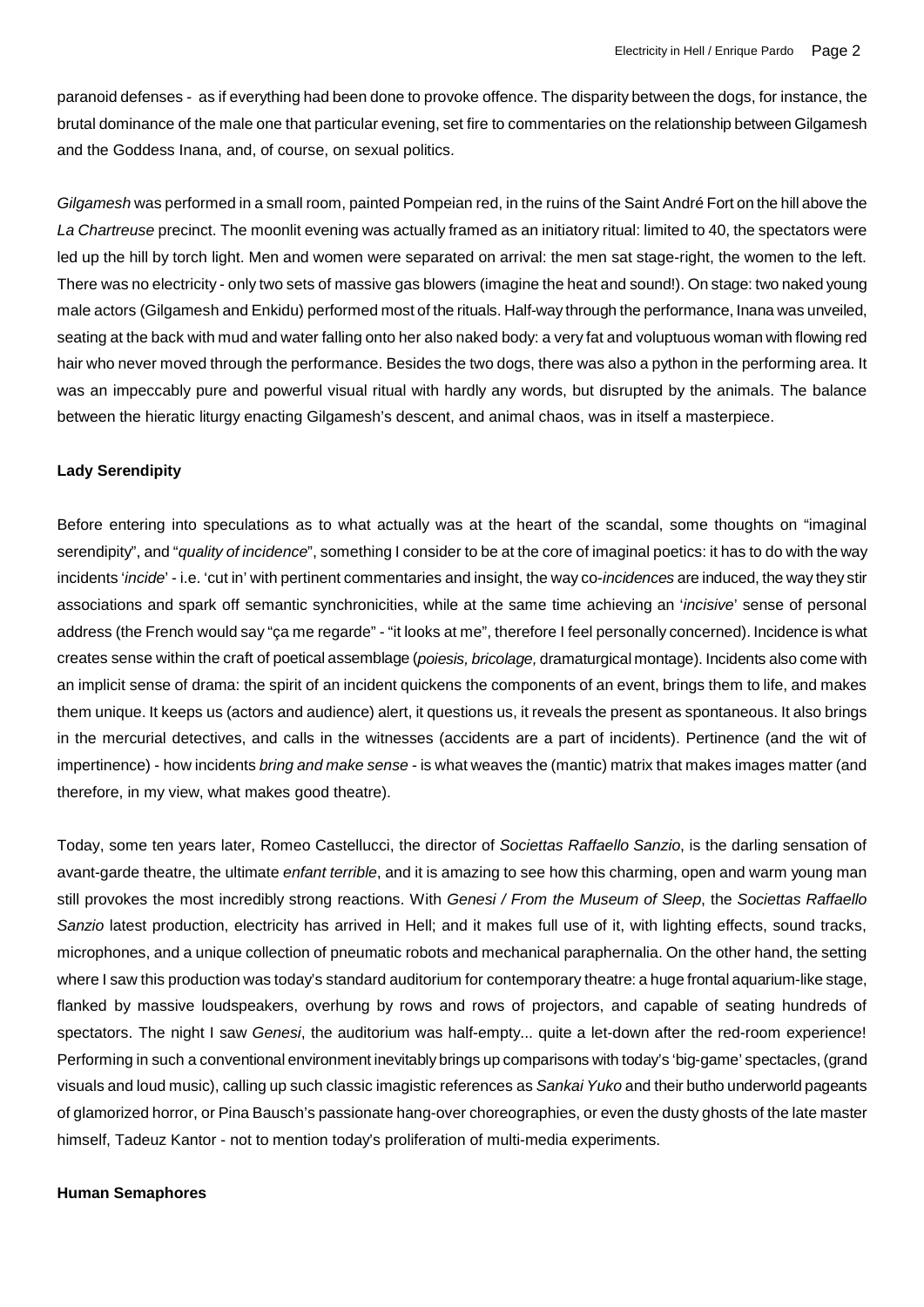Castellucci's work side-steps these comparisons, mainly because he does not use or refer to the usual artistic criteria with which most of us gage a performance today. For instance - and I will elaborate on this later - there is no acting to speak of in his shows, or actors in the conventional sense of the word. In some instances, the acting could even be called amateur: the performers (often non-professionals) execute 'semaphoric' activities: hieratically signifying gestures and postures, usually quite stiff - but always cunningly cryptic. There is hardly any metaphorical acting to speak of, that is, acting as representational craft, invoking subjective emotional fiction; nor is there a sense of movement involving the esthetics of dance. The quality of presence is elsewhere. It is also 'otherworldly': aloof, detached from any sense of 'show' in the acting. It comes through in the application, in the earnest, even humble execution of the symbolic missions assigned to the actors/performers - to the inch, it is true! - by the director's vision. Included in this "quality of presence" is the fact that Castellucci often engages persons with physical 'deformities': obesity, anorexia, malformations (*hors-norme* is the French politically correct euphemism). In *Genesi,* Adam is the most amazing contortionist I have ever seen: at one point, in his relatively brief appearance, he seemed able to fan out and detach his ribs (a joke on Adam's rib?). Eve is a woman in her sixties with an ablated breast, performing, like most of the actors, stark naked.

The *déjà-vu* labels that could come up from what may sound like scabrous descriptions, do not stick here: they simply slide off Castellucci's work. This is not cynical, sensational, or candid anti-theatre posturing: a conceptual director deflating the passion of theatre with deadpan tactics or with amateurs. Nor is this an enterprise in deconstruction (or stabbing in the back) of the poetics of theatrical fiction. "Provocation", a ubiquitous term in commentaries on Castellucci's work, is only a by-product, one which is deftly used - after all, he is a man of theatre. The fact of the matter is that I have rarely seen such deontological integrity in theatre: theme, title, intellectual reflection, philosophical intentions and performed results achieve unique coherence, yield exceptionally challenging paradoxes. Is not that the aim of art?

### **Genesis / Auschwitz**

*Genesi* (from the Bible's Pentateuch first book) is over three hours long, presented in three acts, with intervals. The first act takes place in the late 19<sup>th</sup> century Parisian laboratory of Marie Curie. It is 'gothic' in its labyrinthine allusions to the genesis of modern science: Frankenstein is not far away! Marie Curie has just discovered radium. Lucifer (the "carrier of light") makes a sinister appearance in this miraculous laboratory, where we get to see through bodies... Adam emerges as the phenomenal contortionist, and Eve wakes up in a maze of painful life-threads in the form of an extraordinary weaving machine. With *Auschwitz* looming as the title of the second act, the 'genetics' of this deranged laboratory-museum bring up ominous foreshadowings of the scientific deliriums of the Nazis extermination camps.

"Auschwitz is the extreme consequence, and un-imaginable, of man's Genesis", writes Castellucci in a finely crafted twopage address to the spectator. Elaborating on how he was "forced to confront" the opposition between the Eden of Genesis and our 20th century extermination camps, he quotes Primo Levi, and Artaud, whose voice one hears on the sound track, repeating over and over: "Je ne délire pas! Je ne suis pas fou!" ("I am not in delirium! I am not mad!") - a question we can all ask when contemplating Holocaust film footage. Castellucci gives away the keys to his strategy: "Dear spectator... I had to mask the horror under a lamb's skin. Only thus will it manage to infiltrate your home. The (second) act's very title forces me to do so. Please forgive me." (My literal translations).

So, what images does he actually come up with *for Auschwitz?* Well, *coup de théâtre!* We are invited into a white *féérie,* a fairy-tale-like world, performed by his own six children, aged 3 to 13, and as close to Fellini as I've seen these "sulphurous Italians" - as the French newspapers labeled them. There are some pointed references to Lewis Caroll, and only a series of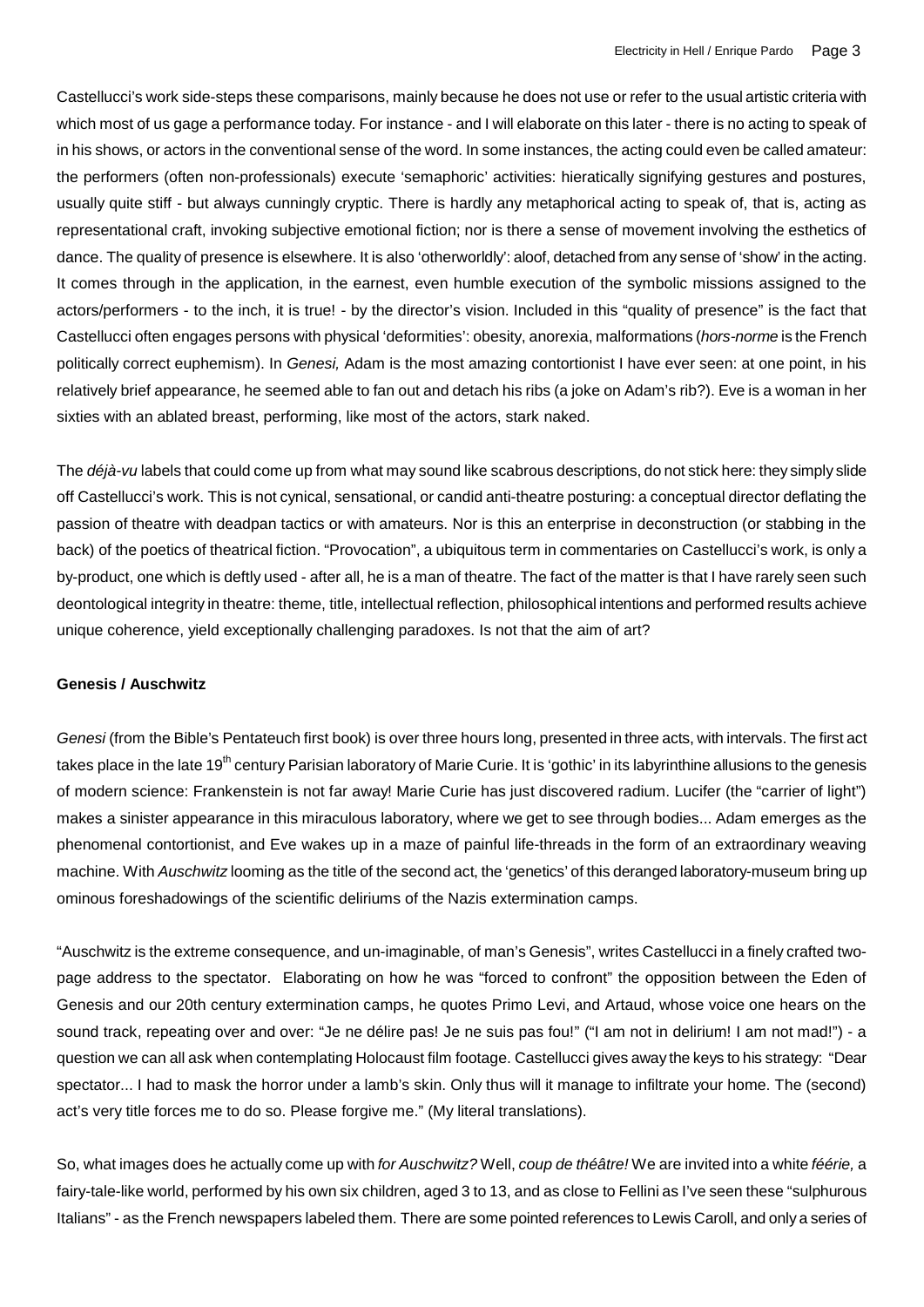minor clues betraying the nightmare hidden in the agenda. Do the children all fall asleep in dreamland, or are they gassed? They do have a shower towards the end. Even without the programme notes, one can pick up some of the touches perturbing the angelical kindergarten - The children are 'at play' and totally silent, the only sound being an old 30's fox-trot tune in the background; and one can barely imagine the "final solution" belying the cute Santa Klaus-like ritual, with toy trains, a small china tea set, feather snow and cushion clouds; like the "un-imaginable" difficulty, during the war years, of even considering the possibility of the existence of the gas-chambers and cremation ovens.

Castellucci sets up parallels between the Biblical God, Hitler, and the artist as creator-demiurge, questioning the notion of artistic genesis, and its destructive shadows. The fact that he is open about these comparisons, that he includes himself as artist, giving away, with apparent candor, the intellectual premises of his imaginal processes (like a Faustian *artifex* revealing his secrets), is one of the things that triggers violent reactions and the talk of "ultimate *hubris*", of "arrogant provocation". Seemingly unperturbed, innocently perplexed even, he sets up the triangulation: God, Hitler, Castellucci - and then delivers a *mise-en-scène* with his own children on stage! *Il faut le faire!*

### **Quality in Image**

A critical component of image, and one of the main factors that gives it quality, is the scope of its references (cultural, political, psychological, etc.), and the complexity with which these references are linked and held together. In this sense, Castellucci's work achieves rare imaginal probity, a pithiness that is both intellectual and sensual. It delivers the sort of artistic coherence I have referred to as "quality of paradox": images, compact with extraordinary internal tensions, multilayered and 'multi-binding' in their references. It achieves that elusive and exquisite artistic balance between simplicity and complexity; (complexity is not necessarily complicated). There are moments of baroque clutter and "super-abundance" but more often than not, totally limpid and simple, as in the third act where the duo between Abel and Cain, is in the sense, a gem.

Earlier I described the acting in *Genesi* as "semaphoric", "hieratic" and spoke of "symbolic missions" and "cryptic gestures", all of which suggest a forcible translation of ideas into iconic posturing and pictograms. The entire piece could be described as a sequence of recondite *tableaux vivants*: the sort of hieroglyphic puzzles, allegorical references, effigy-like pictures, and divinatory set-pieces that are usually seen as stifling to the performing life of image - i.e. to its quality.

Symbolic attitudes tend to sidetrack theatre into ceremonial and ritual, often imposing an injunction for reverence on the spectator. This happens too often when the word "archetype" is invoked by artists. I tend to flee if I see "archetypes" in a programme: I fear being trapped in a pious surrogate of religion. Lively image-work incorporates its own antidote: iconoclasm, humor. It achieves fictional life as unique, alive, particular (even peculiar). It works on idiosyncrasy; it seeks and respects the unique characteristics of its actors and objects. It achieves "character", very much in the sense in which James Hillman uses it in his recent book *The Force of Character*. Character shows up as 'saltiness' in performance, as articulate if prickly creatures who will not be symbolized or classified into archetypal typologies. Salt comes through as a rather bitter-tasting intelligence, as a grounding sense of presence that does not sublimate easily into religious affect or ethnological fervor -or the 'shamanic' mixture of both. The dog shit mentioned at the beginning of this article was theological salt - it certainly did away with piety, and its comfort!<sup>1</sup> [Footnote 1: The wife of the Italian consul in Marseille jumped up at this point (five minutes into the show) and told her husband across the room they were leaving. The performance was sponsored by the Italian Ministry for Foreign Affairs: the consul was presiding over a prestigious cultural event! His letter of apologies a few days later was a political gem of contradictions!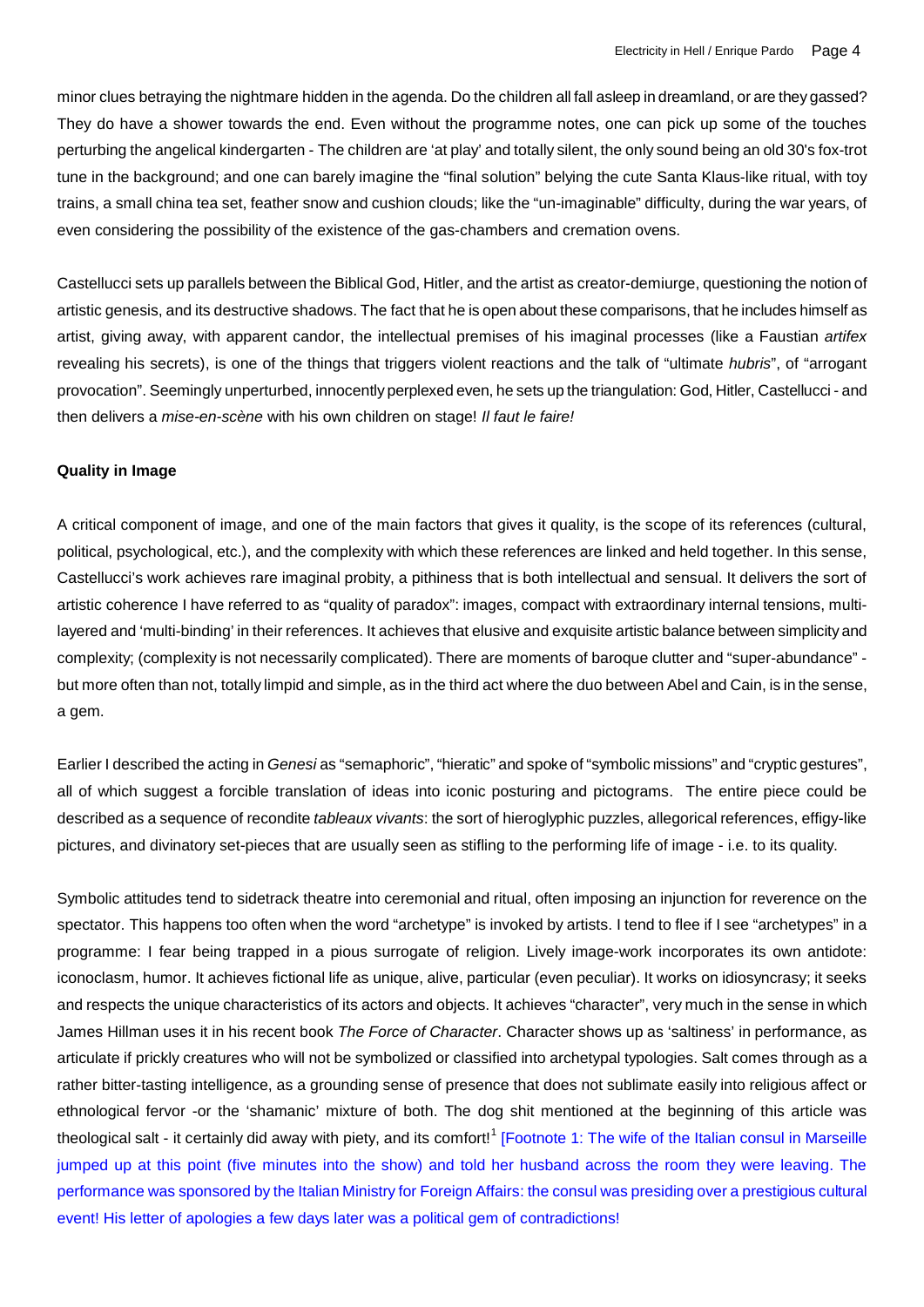#### **Gage, Guile and Gamble**

The iconic conflict between the high-seriousness of cultural symbols and renegade brats and freaks is part of the exhilarating contradictions in Castellucci's work. His creative procedures, demultiplied by his own programme notes, both *are* and *play at being* ideogrammatic. On the one hand, he exposes a set of syntactic rules through which ideas are to be converted into images. He is systematic, with a semiologist's panache, and one cannot help thinking of fellow Italians Umberto Eco or Carlo Ginsburg. He sets up a magnificent, *ex-catedra* demonstration: firstly, an intellectual equation is proposed: the titles of the performance and of each of the three acts. Then a resolution is laid out in the programme notes, and finally a solution is enacted on stage: we have a resolved syllogism! But, this procedure is also *virtual* (earlier I used the word "mantic"): it is a gamble, a *simile*, a *pseudo*, an exuberant *inventio*; it is provocative bluff, mercurial hocus-pocus. It carries the performer's guile and gamble: its engagement<sup>2</sup>. [Footnote 2 - The word "engagement" implies a commitment, a supposedly calculated gamble (usually with a promise to marry!): one pledges a "gage", puts down a pawn. The *Oxford English Dictionary's* definition of "gage" is: "Something of value deposited to ensure the performance of some action, and liable to forfeiture in case of non-performance."] Ethics and esthetics are openly at stake, live. When the dice are thrown, and the artist, as mantic fisherman, trawls in the nets (i.e. commits and delivers the performance), does he pull in live fish, or a clutter of symbolic junk and archaistic references?

Castellucci's performances are wonderfully programmed and committed. One gets the feeling that it could not be otherwise. He is a master tactician at tracking down and cornering serendipity, at making it yield images which are provocatively coherent with his intellectual agenda - an imaginal dramaturg. Compared to his enterprise, much of today's image-based theatre seems pale and pious, rarely venturing beyond devotional amplification. Castellucci does something like extract the square root of an archetype: his re-enactments of myth come with a radical twist or mutation - and through a reductive lens (using "reductive" as in the alchemical *reductio*: going radically for the quintessence).

The speculative aspects of such proceedings (*reductio*, mutation, gamble, mantics) are based on *play*; i.e. if what you do does not 'play', then there is no play, only flat didacticism. Castellucci is a virtuoso at dramatic juggling with syntax (dramaturgy), with the way ideas, words, and gestures, are drawn into the vortex of performance and constellate meaning. He draws us into virtual ideograms, into meaning games. And, in the case of *Genesi*, it happens to be an utterly serious game since he is tampering with Auschwitz and God the Father!<sup>3</sup> [Footnote 3 - There is an interesting synchronicity between Castellucci's *Auschwitz* and Roberto Benigni's recent film *La Vita e Bella*, dealing also with the Holocaust, and using children. The film received top international awards and was a huge commercial success. It was also fiercely criticized by many intellectuals, saying basically that Benigni's move was too unconscious - blunting, or even redeeming the horror through a fairytale-like game. These same critics would probably rally to Castellucci's dispassionate ritual. I personally stand for the validity and high risk of both moves - and thank Italy for giving us both!]

These iconographic 'games' are played in the shadow of rather colossal myth - it takes *chutzpah* to tackle the cultural monumentality of *Genesis<sup>4</sup>*. [Footnote 4 - This dauntless cultural audacity recalls the painter Anselm Kiefer's tack on Hitler and the Holocaust. See, *Anselm Kiefer - After the Catastrophe*, by Rafael Lopez-Pedraza, Thames and Hudson - London, 1996 - a book I described as "Serious with the biggest capital "S" I can imagine".] Castellucci's artistry is acute, biting, uncompromising, and cruel - including the connotations acquired since Artaud's *Theatre of Cruelty*. I even feel like calling it "brutal" (exquisitely so, in its radical iconoclasm). The aim is to respond to myths with images that will achieve intrinsic, (or even contrary) mythical stature, that instigate reflections that face up to the crushing shadows of these myths, especially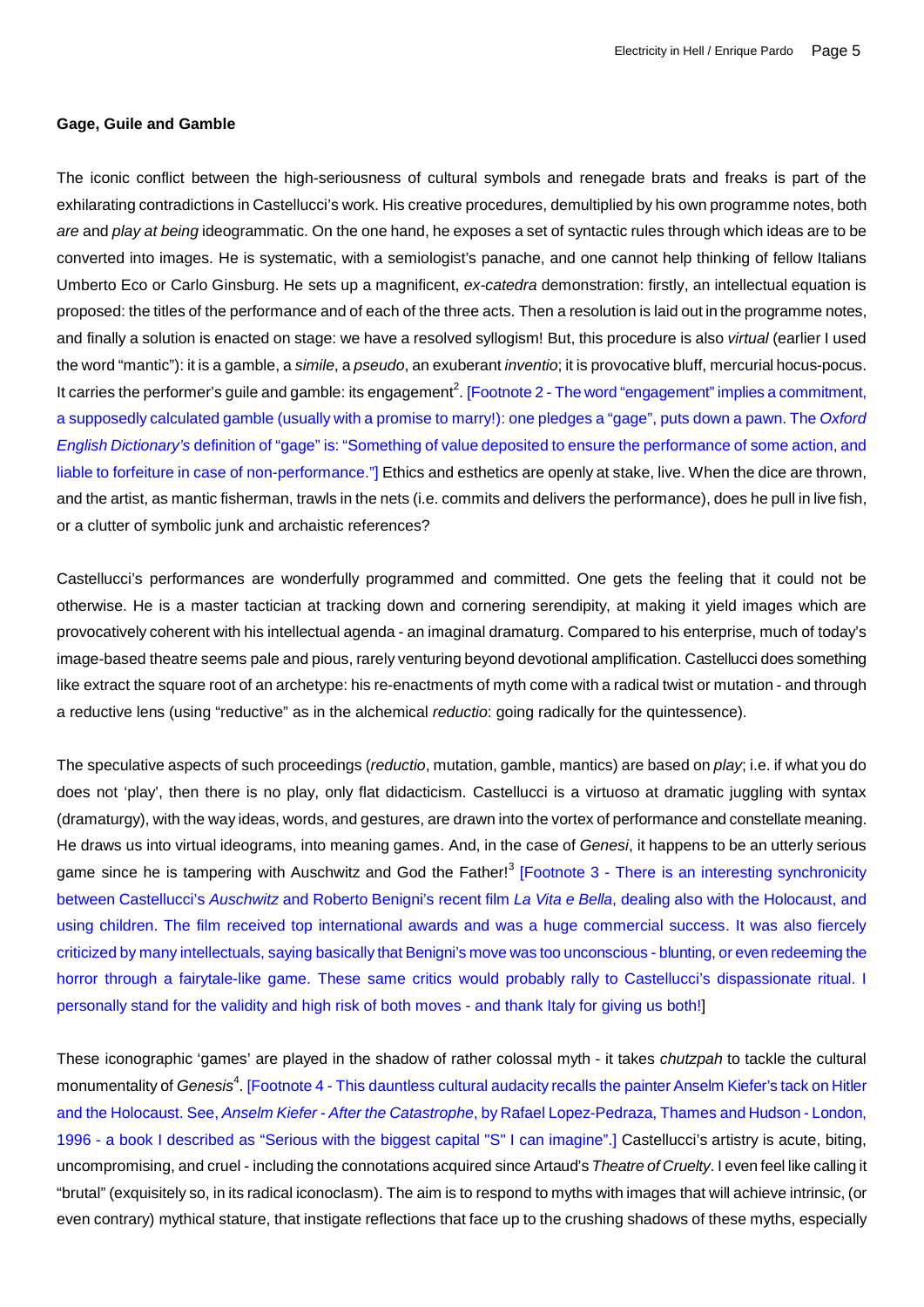when they are being sentimentalized, or turned towards religious fundamentalism. In terms of the "devotional" danger of amplification, sometimes the pitfalls in the artistic use of mythology come from untempered enthusiasm. Enthusiasts, mythologically speaking, are fanatics, possessed by a *theus* ("*en-theus*"): their performances can be awesome to behold, like a passing *thiasos* entranced by its own version of sectarian catharsis. The problem is that real violence can erupt if one puts into question their idols, their one-sided *iconodulia<sup>5</sup>.* [Footnote 5 - In a recent article on *Pantheatre's* forthcoming 20<sup>th</sup> anniversary, I say how much I have learnt from Pan - the 'godfather' of my work; including learning to distrust him: "Getting to know a god or goddess means discovering and coming to terms not only with their shadows (which can be the rather flattering and pompous side of "depth theologies"), but also their *lacunae* (their holes - a very different tack to "holism"!) their incompleteness. It means entering and staying within mythological imagination, where "nobody's perfect"! Otherwise one elaborates idols and ideologies, or worse, monotheistic religions: mythology is banned in the very first commandment!]

#### *Verismo*

Historical references to Italian mannerism and especially to *verismo* come to mind when watching Castellucci's work, in the dramatic use and exposure (some would say "exploitation") of 'reality' on stage. For instance the use of non-actors. If one follows the analogy with *verismo*, I would say that he uses it at its most discerning, with Caravaggio-like vitality. Caravaggio's use of models, picked up off the street, dressed up and clearly 'parachuted' into mythological tableaux exposing and playing on their gaucheness and so-called cultural ignorance - constituted one of the most astonishing, and, at the time, scandalous updates of mythological iconography; consider for instance the lascivious adolescents in his Bacchus and in his Narcissus<sup>6</sup>. [Footnote 6 - Velasquez was another image-maker who forayed into this territory where mythology is betrayed through the use of reality. Though in his case, his social status (his non-aristocratic complexes) in a puritanical Catholic entourage, combined with a genius for painterly lucidity, yielded a particularly underhand form of betrayal. His "Mars" (with a camel on the helmet!) is one of the most vicious attacks on mythological iconography I know of: *verismo* as desecration.] Similarly, Castellucci's *verismo* is learned, astute and searing; it therefore also carries its intrinsic dose of scandal. Above all, it is *ingenious,* in the acceptation that Baroque traditions gave to the notion: the manner in which a concept (*concetto*) is transposed into image - the visionary device of an 'ingeneer' (an 'in-genius engineer').

The ethos of Castellucci's work can feel very Saturnian - serious, oh so serious! - though one does notice the eternal child at play in the controls room: he pulls all the strings, like the Wizard of Oz! The work can also be disturbingly morbid - not unlike Caravaggio, though without his somewhat depraved sexuality, and the constant Eros-Thanatos interplay of his paintings (and of his life). Here another historical comparison comes to mind, one that takes us further back into Italian history, and this is in Castellucci's deployment of *fascinorum*, of *monstrum* (which etymologically comes from *mostrare*, and "showing the unshowable"), and could be linked back to the Roman circus, to the deeper necessities underlying the horror of gladiatorial 'performances'. One cannot write off these phenomena with the usual indignant reactions that say that the Roman circus was a crass, demagogic pandering to the lowest appetites of a decadent society, a society that had blunted (or never acquired) the poetical capacity to enjoy fiction, and therefore needed "the shock of the real". Gladiators and early-Christian martyrs 'performed' side by side, very often as volunteers. There was clearly a necessity being acted out in the arena, one which catalyzed and inflamed massive anxieties: it was a spectacular and momentous forum where a whole society confronted and worked out its deepest existential questions - the value of human life, fate, death, sacrifice - not unlike the phenomenon of tragedy had done four centuries earlier in Athens.

Yet, the Roman circus, *strictu senso*, was *not theatre*. Seneca's tragedies, (which were being performed during the same historical period) were theatre, theatre as defined precisely by the tradition of Athenian tragedy: a spoken debate based on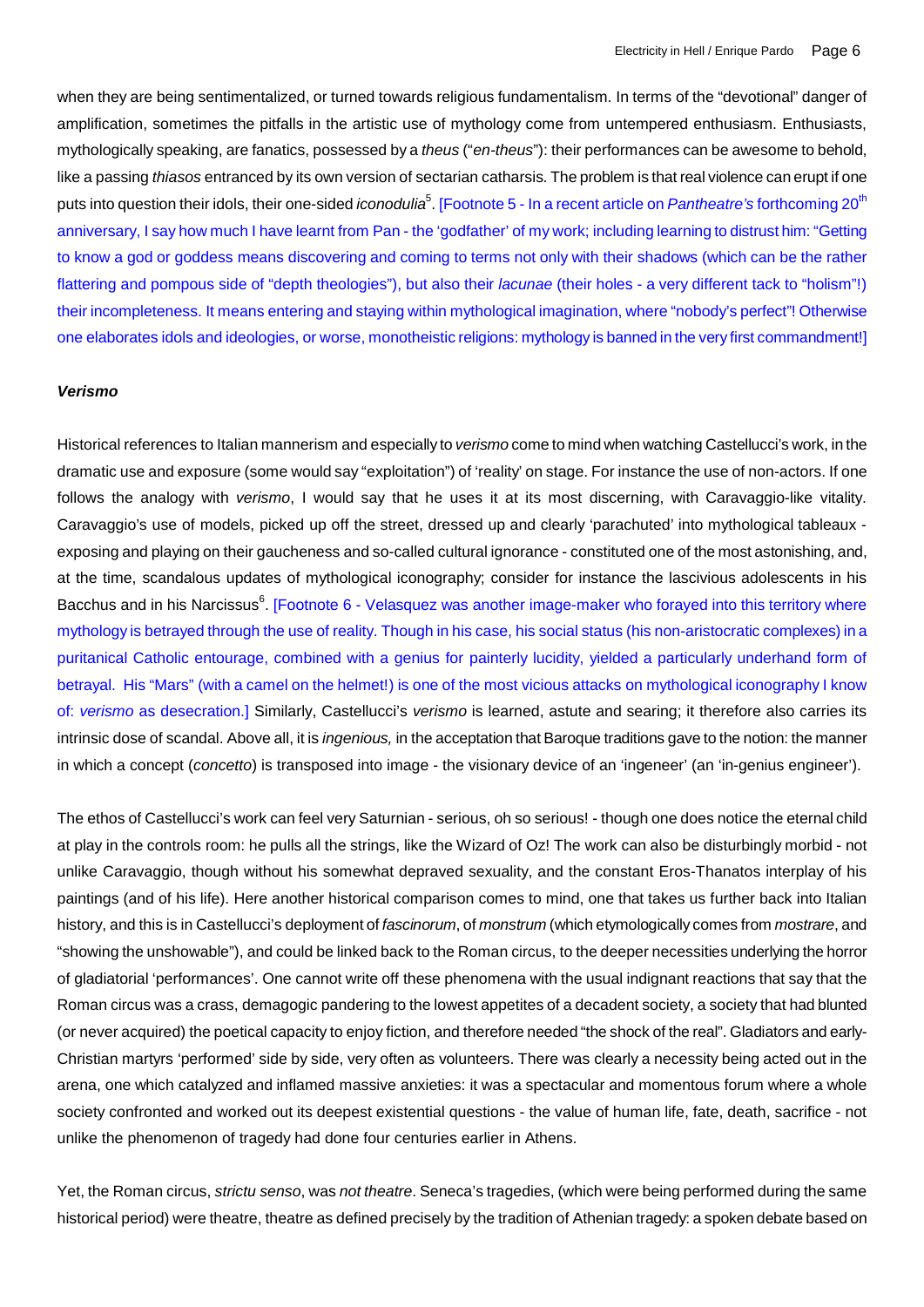story and on a discursive, narrative confrontation with myth and cultural memory. In the circus, a different logos, logic and necessity emerges, and we enter directly into the specular and spectacular arena of *imagines agentes*, of fascinating (even if repulsive) images, of death-defying prowesses and deadly competition - with their freakish correlatives of grotesque, underworld clowns. On all these counts it is also fascinating to watch the borderline positions of Castellucci. The third act of *Genesi* presents Cain and Abel: two men are on stage, naked and very similar - they could be twins. They perform a simple, slow, evocative duet, in a spirit of intimacy and calm innocence (no gestural expressionism), during which Cain strangles Abel. The whole act is surrounded by something like 'tender violence'. The impact of the transparent nudity and simple narrative is stunningly amplified by the fact that one discovers a few minutes into the scene that Cain has a deformed foreshortened arm, with which, of course, he later strangles his brother.

One of the most extreme cases of *verismo* as 'reality iconoclasm' - the denial and destruction of the conventions of fiction through the use of the real in theatre - that I have encountered, concerned a Danish actress who joined a theatre research project I directed. She had been involved for years in the most radical fringe of punk underground performances in Northern Germany, testing the boundaries of the humanly bearable, reaching into 'real' hurt and mutilation as artistic statements. She had come to the realization that the ultimate performance in this logic would involve immolation, suicide. She needed to reassess fiction. Yet she was *ethically* incapable of acting, such was the contempt and revulsion she felt towards any form of make-believe. Her attempts at sustained theatrical gestures - because she could not hold and stay with any form of fiction - would converge into concrete intensity, numbing psychotic attitudes, and rituals of violence literally unbearable extremes. Her discourse combined fierce political rebellion against what she saw as the comforting notion of fiction (escapism), with an idealistic, anarchistic quest for "truth"<sup>7</sup>. [Footnote 7 - This person had stumbled onto my work - which in many ways is the opposite of where she came from - through an interesting misunderstanding. She had been attracted by my past connection with the voice work of the *Roy Hart Theatre*, where indeed she could have found a correlative middle ground, or at least, a philosophical echo. Roy Hart would speak of the voice as "the royal (physical) road to the soul", hence as a form of bypassing artifice and reaching those 20<sup>th</sup> century fundamentals like "truth", "self" or "consciousness". Some of the *Roy Hart Theatre* performances in the late 60s had this uncompromising, revolutionary zeal: a banner went up at one point saying "language is dead, long live the voice"! Violence, though, in the guise of extreme vocal feats, was highly ritualized and was meant to be transformed (made "conscious") through the very act of singing. There was, like in much of the late 60s' arts and politics, a utopic search for 'new' or 'higher' forms of consciousness: performing became a conquest and a celebration of consciousness. Imagination rarely entered the picture: the key words were to do with a transcendental sense of truth - in Roy Hart's case, very much including the dark side. See "Dark Voices - The Genesis of the *Roy Hart Theatre*", by Noah Pikes - Spring Publications, 1999; or my, "Dis-membering Dionysus", in Spring Journal, 1984.]

### **Painters of Image**

Castellucci comes from, and works within a visual, pictorial approach to theatre - and here I must own up to partial sympathies, to do with my own background in painting and sculpture. There are clear parallels between Castellucci's work and recent figuration movements in the plastic arts (painting, performance and installation art) - in particular the work of painters like Anselm Kiefer<sup>8</sup> [Footnote 8 - See above, footnote 4], Gérard Garouste, Enzo Cucci, Francesco Clemente, who all use themes and/or iconography linked to mythology, or at least to an atavistic sense of figuration, with myth-like narratives and motifs. They are heuristic masters of the elaboration of cryptograms and figurative ellipses, of setting up correspondences between images and concepts, thriving in the mythographic interface, in the interplay of myth-like affinities and incongruities.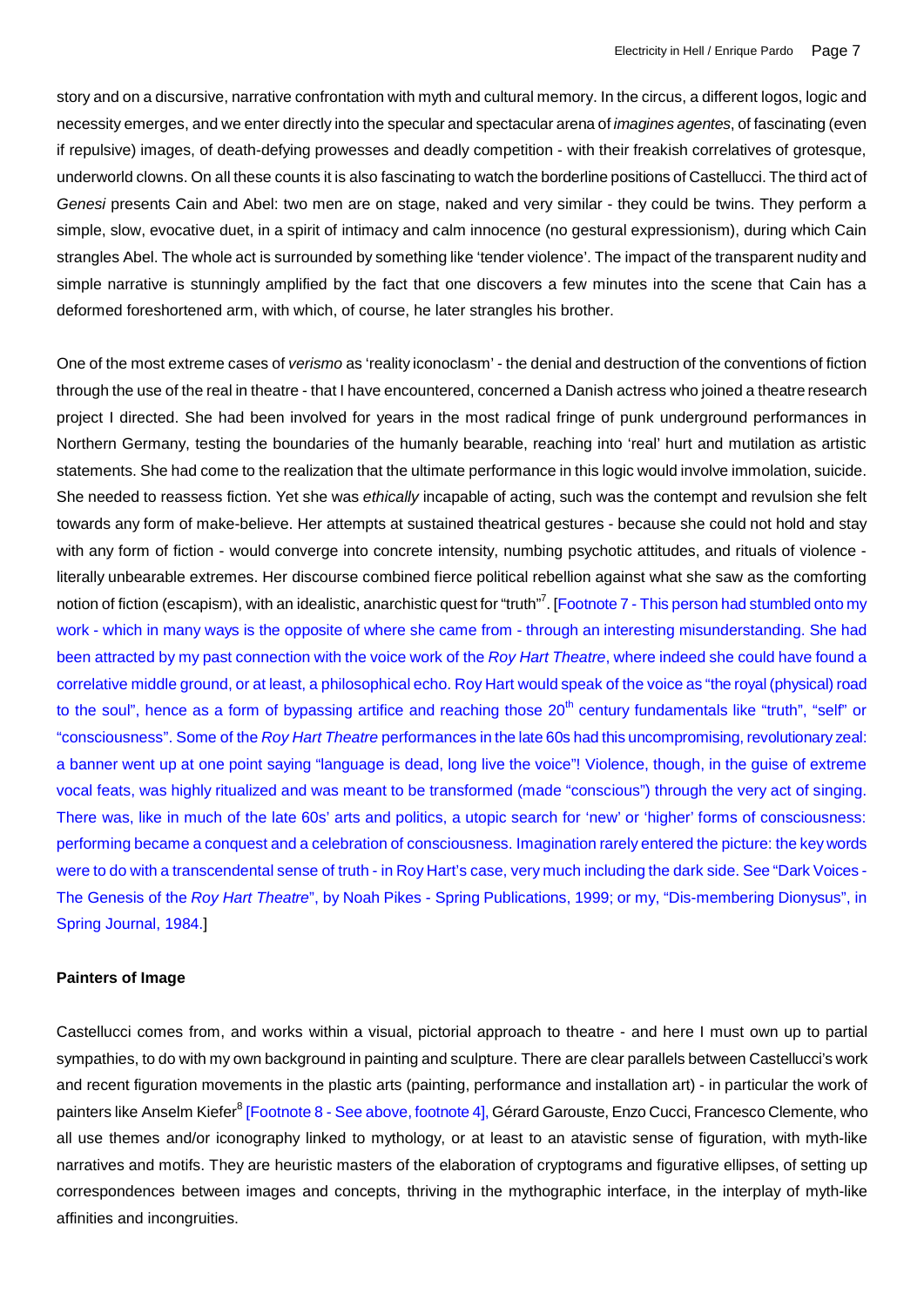This mythographic interface has been the bread and butter of Surrealism throughout the  $20<sup>th</sup>$  century, especially in the use of oneiric mechanisms of association and disassociation. The painters mentioned form part of the exuberant painterly come-back of figuration in the late 70s and 80s, following on the failure of the proclaimed modernist apocalypse, when abstraction and conceptualism kept announcing the end of painting. A figure one inevitably confronts at the origins of this imagistic tradition is Giorgio de Chirico (another Italian!), one of the most ambivalent and double-edged 'fathers' of surrealism, of "metaphysical" figuration, as he originally called it. In many ways, he opened the cubist way to surrealism, to the freedom to celebrate image in its own terms, something which has been an integral part of most  $20<sup>th</sup>$  century figuration. In the programme notes for *Genesi*, Castellucci obliquely acknowledges this filiation: "I confess that "Schechina" (the last Sephirot) and Max Klingler are the two fundamental words". The German painter Max Klinger, a founder of Symbolism, was, "together with Arnold Böcklin, one of the maestros who led Giorgio de Chirico towards Metaphysics" (from the programme notes of a Max Klinger retrospective in Ferrara, 1996).

Castellucci transposes these mythographic processes into theatre - (of course, he is not the first!). Two elements within the tradition of theatre resist this move. The first is story as linear narrative in literary theatre: the formal legacy of Greek tragedy - Euripides, "the inventor of soap opera", as Professor Charles Boer once put it - where the play, the plot, the text and its discourse come first and are paramount. Theatre is staging dialogue-based narrative literature, giving it some (but not too much) body and voice. Today, except for a few fanatics (on both sides), there is reciprocal tolerance and interchange between the proponents of a physical and imagistic theatre, and those perpetuating the literary tradition. My own work, which I call "choreographic theatre" cuts into this edge: I love text, and language is, as it were, the crowning of the work. I depart here from Castellucci's approach. Choreographic theatre includes language, but after a relentless fight against textual tyranny, in order to avert the kind of domination that binds acting to proclamation, illustration, demonstration, a fight to 'dislodge' theatre from literature and bring it to the floor as a partner in image, not its ruler. The aim is a dance of images and ideas, of physical moves and spoken words, of text and context - "choreographic", in this sense.

### **The Narcissism of Subjectivity**

The second fulcrum of resistance to a mythographic approach to theatre comes from one of the most firmly entrenched humanistic paradigms in modern traditions in theatre, art and psychotherapy, what I will call *the narcissism of subjectivity*. It implies that the ultimate value in a performance is inside the performer; that the performer, as human subject, is the subject and object of the performance, the embodiment of fiction. Theatre, ideas, characters, plots, images, emotions are funneled through the subject and re-emerge as re-lived, re-presented, per-formed subjective expression. The key words in this subjective implosion are "identity" and "expression". Identification implies the introspective conjunction of subjects: finding the character (the literary subject) in one's self. This process of identification is considered to be the core of performed fiction, with its logical corollary: self-expression. The obvious danger in this therapeutic drift, under the protection of that massive contemporary totem called "the self", is that personal catharsis swallows all meaning. What is performed is not so much meaning but 'meaningfulness': a display of personal sensitivity. Art becomes a humanistic personal achievement, linked to psychological concepts such as individuation. The performer is considered the depositary, the embodiment of values worth displaying: a higher achiever. It is this subjectivity that we are actually being called to contemplate in the performance, not the ideas, not the myth, not what I would call the objective image. What comes across is the performer as: a/ the depository of beauty: perfected bodies, amazing voices - each with his or her own (usually fundamentalist) esthetic canons.

b/ the depository of intelligence and cultured sensitivity. I have been heard to say that "I hate 'intelligent' actors", because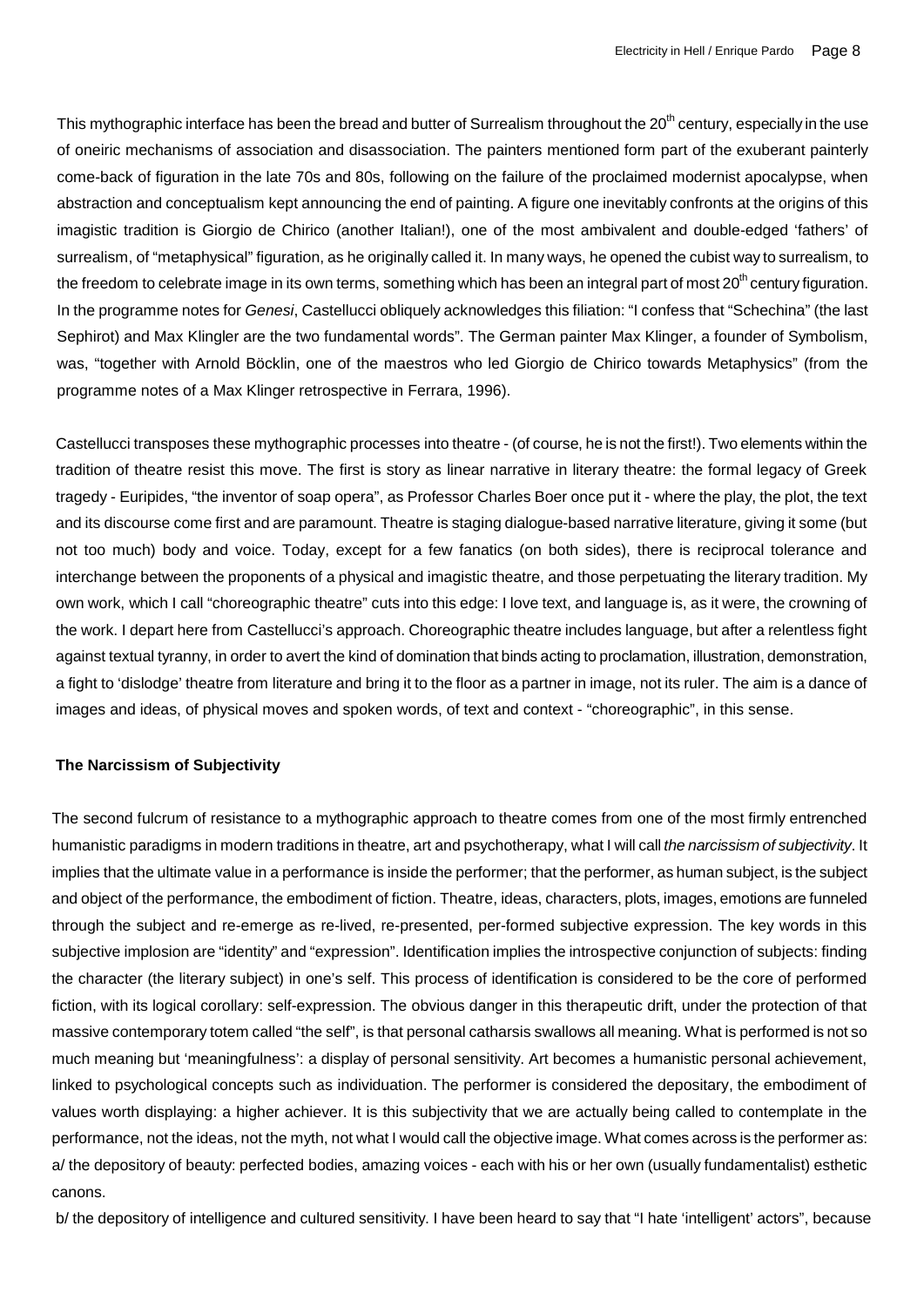they let me see that they know their text beforehand, and that they are 'giving me the book', handing down an interpretation, delivering a lesson in how things should be done, said, and felt. Theatre turns into didactics; there is no sense of imaginal adventure. I, as spectator, am not invited to imagine, to share in the dreaming, the risk, and the discovery. I ingest. The performer hands down a form, per-forms for me. I would go as far as to say that there is a usurpation of imagination, and that this 'subjecting' of culture to personally lived "high art" is one of the main reasons why people turn away from theatre and prefer to stay home and read the play (or watch TV). [Footnote 9 - I am not including in this critique the notion of "entertainment", often derided as hollow consumerism: entertainment, in the tradition of comedy, delights, refreshes and sharpens wits. If anything I am attacking the modern understanding of tragedy.]

c/ most important of all, the performer as the depository of emotion, within a humanistic definition of emotion as something not only human, but actually inside humans ("my emotions"); emotion as confined to subjects, to identities<sup>9</sup>. [Footnote 10 - I elaborate on the notion of "objective emotion" in *The Angels' Hideout*, an article published in *Journal for Performance Research*, 1999, UK.] In Castellucci's work the performers seem to almost push you away from emotional identification they certainly do not call pathos towards them selves. They can appear to be cut off from emotional involvement mechanized even. I see this as an aggressive bias against the narcissism of subjectivity, as Castellucci's way of going at the mythical dimensions of image<sup>10</sup>. [Footnote 11: Here again, I am not saying that Castellucci is the first to formulate and act on this rebellion. Much contemporary theatre grapples with the paradigms of cultural elitism (sometimes by being crassly insensitive, or ugly!). There is a new wave of dancer-choreographers in France, for instance, who perform anything but dance - precisely because of the French tendency towards precious mannerism in the history of dance. In Britain, the reaction goes for what I call "brutish Cromwellian Protestantism": a cure of intellectual hooliganism, following the 70s stand of playwright and actor Steven Berkoff.]

The question goes well beyond a matter of excellence and craft, where, as a performer, I refine and groom my body as my working tool. It transposes a humanistic, self-centered model to theatre, with implications of spiritual progress (finding and being true to one's self) and of personal therapy. In this sense Castellucci's work is a radical cure, bringing us back to an imaginal dimension of theatre (he often calls it "pre-tragic"), where bodies, voices, musics, objects (and in my case, texts) are all elements in the reality of imagination. Theatre as an underworld democracy of objectified images.

# **A Coda**

A coda, to pay tribute to three artists - two of them, again, Italian: Carmelo Bene, artist, actor, director, little known outside Italy, who personified the revolutionary spirit of 1968 in an absolutely brilliant manner - its anarchistic freedom, and above all its iconoclastic humor (he did a memorable *Hamlet Omelette*). He was the antidote to the ethno-religious heaviness of many of the period's groups. Castellucci, within his own somewhat saturnine brand of humor, carries Bene's fire. The other Italian artist who must be mentioned in this context is well known and well documented for his contribution to a libertarian spirit: Pier Paolo Pasolini. Finally a tribute to one of my own masters, the French dancer, choreographer and teacher: Dominique Dupuy, whose eagle gaze, sharp tongue, ruthless claws and laconic ambivalence initiated me to narcissism: narcissism as all-round generosity and pleasure, as a fundamental if complex tool to use, in the service of image.

## **FOOTNOTES**

- Footnote 1: The wife of the Italian consul in Marseille jumped up at this point (five minutes into the show) and told her husband across the room they were leaving. The performance was sponsored by the Italian Ministry for Foreign Affairs, and the consul was presiding over a prestigious cultural event! His letter of apologies a few days later was a political gem of contradictions!
- Footnote 2 The word "engagement" implies a commitment, a supposedly calculated gamble (usually with a promise to marry!): one pledges a "gage", puts down a pawn. The *Oxford English Dictionary's* definition of "gage" is: "Something of value deposited to ensure the performance of some action, and liable to forfeiture in case of non-performance."
- Footnote 3 There is an interesting synchronicity between Castellucci's *Auschwitz* and Roberto Benigni's recent film *La Vita e Bella*, dealing also with the Holocaust, and using children. The film received top international awards and